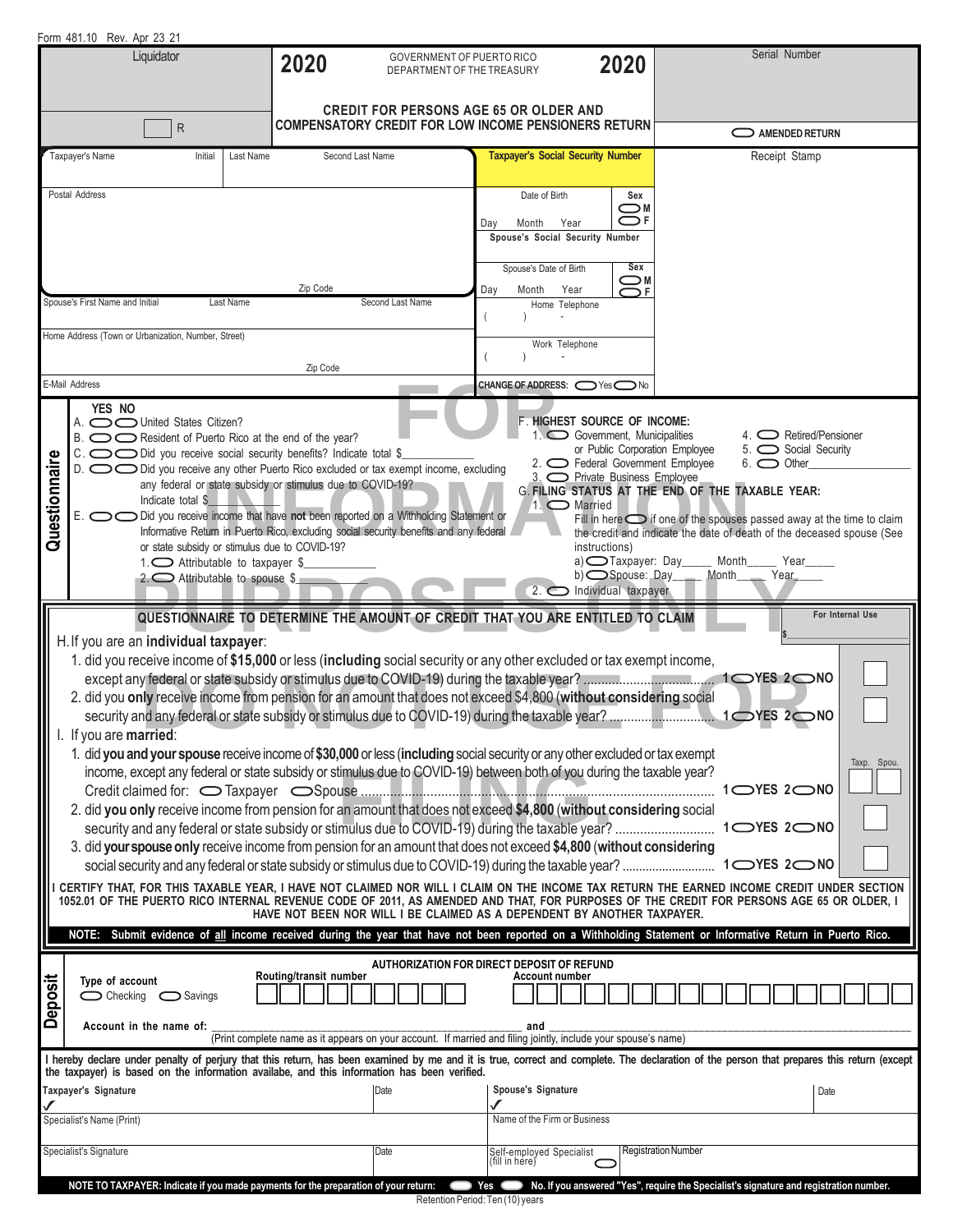# **FILING REQUIREMENTS**

### **WHAT IS FORM 481.10?**



Form 481.10, Credit for Persons Age 65 or Older and Compensatory Credit for Low Income Pensioners Return (Credits Return), may be used by those taxpayers, individual o married, who claim only one or both of the following credits:

- Credit for Persons Age 65 or older; and
- Compensatory Credit for Low Income Pensioners.

### **WHO MUST FILE THE CREDITS RETURN?**

The Credits Return may be filed by every individual who meets the following requirements:



- is an individual resident of Puerto Rico;
- is age 65 or older on the last day of the taxable year and the gross income, including Social Security benefits, does not exceed \$15,000 or \$30,000 in the case of married taxpayers;
- is not age 65 or older on the last day of the taxable year but only received income from pension of \$4,800 or less (without including social security);
- is not claimed as a dependent in other return (applies only to credit for persons age 65 or older); and
- has not claimed nor will claim on the Individual Income Tax Return (Form 482.0) the earned income credit under Section 1052.01 of the Puerto Rico Internal Revenue Code of 2011, as amended (Code).





### **WHEN MUST THE CREDITS RETURN BE FILED?**

If you file on a calendar year basis, you must file your return **from July 2 until October 14, 2021**.

### **HOW MUST THE RETURN BE FILED?**



The return must be filed electronically through the Internal Revenue Integrated System (SURI, for its Spanish acronym). The Department of the Treasury (Department) will issue soon a publication with details of the procedure to follow in order to file this return.

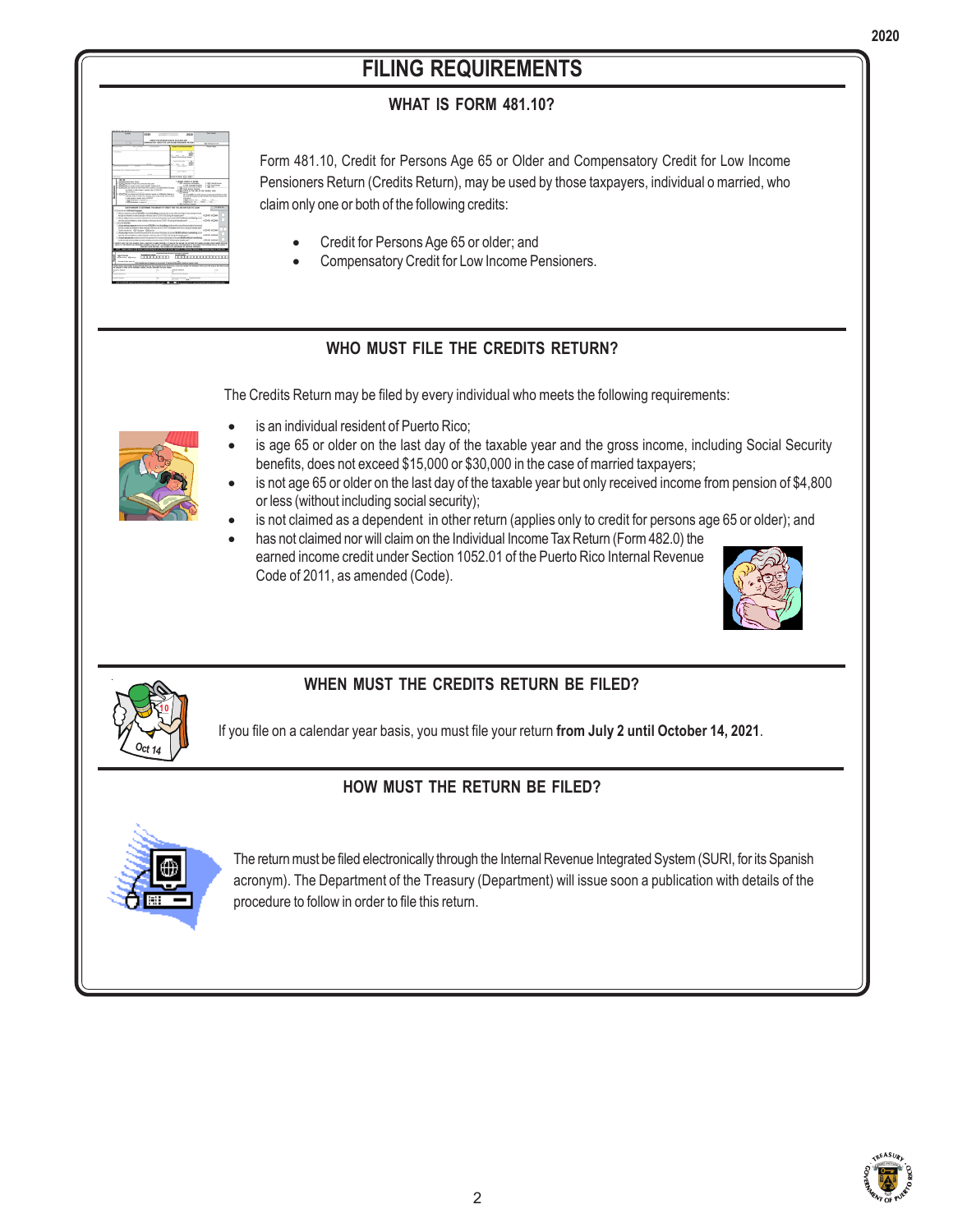#### **NAME, ADDRESS AND SOCIAL SECURITY NUMBER**

Indicate the required information in the spaces provided. **It is important that you enter your and your spouse's (if applicable) social security number in the corresponding space of the return. This number is necessary to process your return.**

#### **DATE OF BIRTH**

Indicate your and your spouse's (if applicable) date of birth in the space and format provided for this purpose. **If you do not include the date of birth, your return will not be processed** because this information is necessary to determine your eligibility for the Credit for Persons age 65 or older.

#### **AREA CODE**

Please include the area code (787 or 939) in the space provided in the heading of the return to indicate the telephone number of your residence and office.

#### **E-MAIL ADDRESS**

Include an e-mail address in the space provided for this purpose.

#### **CHANGE OF ADDRESS**

If there was a change of address at the moment of filing this return in relation to a return filed for taxable year 2019 (if applicable), select the corresponding oval and enter the new address to notify it. This allows us to keep our records up to date and send you any notice to the correct address.

You can also change your address at any time of the year through your SURI account following the steps indicated below: (i) Log in to your SURI account; (ii) In the *Names and Addresses* menu, select the address that you are interested in changing and click the *Change this address* link; (iii) Enter the new address and click the *Verify Address* link; (iv) Once the address is validated, click on the *Next* option to continue with the next screen; (v) On the *Review and Submit* screen, be sure to click the *Submit* link. The system will provide you with a confirmation number of the change of address request. We encourage you to keep said number in your records.

If you don't have an account in SURI, and you do not have to file the return yet, you must notify any change in your address using Form SC 2898 (Change of Address). Said form is available in our website: www.hacienda.pr.gov.

#### **AMENDED RETURN**

If you made any mistake when completing the information required on this return, you must amend the same. Select the oval corresponding to **Amended Return**. Such amended return must be filed within 4 years from the date the original return was filed.

#### **QUESTIONNAIRE**

Select the applicable oval to indicate if you are a United States citizen and if you were a resident of Puerto Rico at the end of the taxable year. Inform if you received social security benefits and enter the amount. Also, you must inform if you received excluded or exempt income during the year (Example: prizes from the Lottery of Puerto Rico or from racetrack winnings),

without including any federal or state subsidy or stimulus due to COVID-19 and enter the amount.

Additionally, indicate if you received income that have not been reported on a Withholding Statement or Informative Return in Puerto Rico, without considering social security benefits and any federal or state subsidy or stimulus due to COVID-19. You must include the amount of income attributable to the taxpayer and the spouse, as applicable.

#### **HIGHEST SOURCE OF INCOME**

Select the applicable oval in accordance with your highest source of income.

#### **FILING STATUS AT THE END OF THE TAXABLE YEAR**

Select the oval that identifies your filing status at the end of the taxable year:

**Married -** This filing status is for those individuals who at the end of the year have celebrated their marriage under the provisions of the Puerto Rico Civil Code or who are treated as married under the legal system in Puerto Rico. **You must submit your spouse's name and social security number**.

If after the end of the taxable year and on the date of filing this return one of the spouses died, select the oval corresponding to the taxpayer or spouse, as applicable, and indicate the date of death. Keep for your records copy of the Death Certificate.

**Individual Taxpayer -** This filing status is for those individuals who at the end of the year:

- $\&$  are not married, either because they have never married, are widowed or divorced;
- $\%$  are married, but before their marriage executed a prenuptial agreement expressly stipulating that the economic regime of the married couple is one of complete separation of property; or
- $\&$  did not live with the spouse, and during an uninterrupted period of 12 months that includes the date of the end of the taxable year, he or she did not live in the same household as the spouse during an uninterrupted period of 183 days**.**

**Married filing separately -** Those individuals that at the end of the taxable year are legally married and live together, must file under the married status. **You must submit you spouse's name and social security number.**

#### **QUESTIONNAIRE TO DETERMINE THE AMOUNT OF CREDIT THAT YOU ARE ENTITLED TO CLAIM**

#### **Credit for Persons Age 65 or older**

Every taxpayer who is an individual resident of Puerto Rico and on the last day of the taxable year is age 65 or older, whose total income (including excluded and exempt income) does not exceed \$15,000 and is not claimed as a dependent by any other taxpayer for the same taxable year, may claim a reimbursable personal compensatory credit of \$200. The amount of the credit could be increased to \$400, subject to compliance with the General Fund net income test, as established in Section 1052.02(b)(1) of the Code.

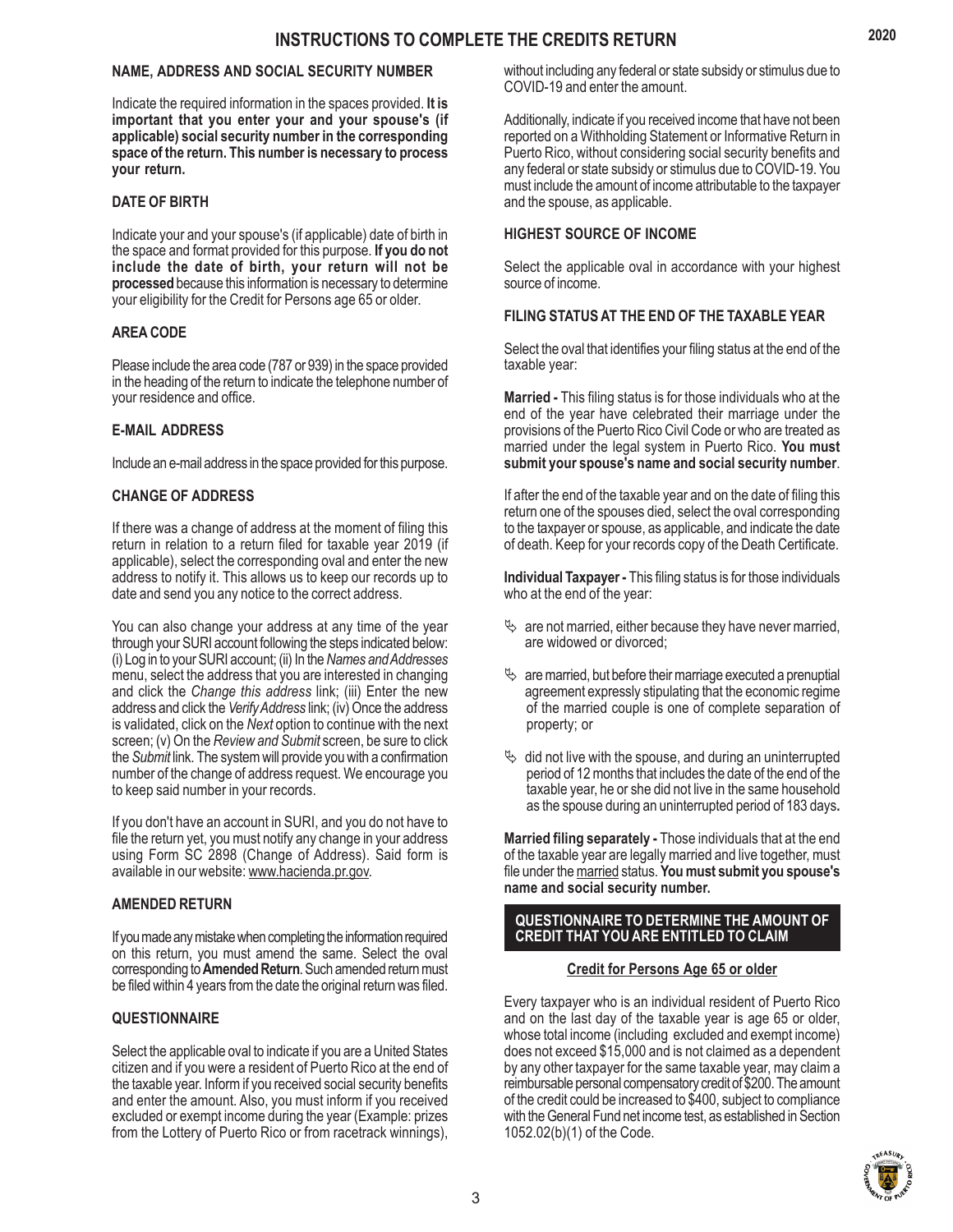#### **Compensatory Credit for Low Income Pensioners**

Every individual resident of Puerto Rico with low income who is a pensioner from the Employees' Retirement System Administration of the Government of Puerto Rico and the Judiciary, the Teachers' Retirement System, the University of Puerto Rico, the Electric Power Authority, as well as those duly pensioned by the private sector, shall be entitled to claim a reimbursable compensatory personal credit of \$300.

For purposes of this credit, an individual is considered to be a low income pensioner if **his/her only source of income consists of the pension for services rendered and the amount received does not exceed \$4,800 annually**. Do not include income received from social security benefits to determine the annual income amount of \$4,800.

#### **Economic Incentives Payments and other aids due to the COVID-19 pandemic**

Article 5(i) of Act 57-2020, establishes that the amounts received from any federal subsidy or stimulus under the Coronavirus Aid, Relief and Economic Security Act ("CARES Act") or under any other federal legislation to address COVID-19 or under any state subsidy or stimulus granted as a result of COVID-19, will be excluded from gross income for income tax purposes, including the alternate basic tax or the alternative minimum tax, including the refundable tax credits, and other financial aids provided by this Act.

Therefore, for purposes of the Credit for Persons Age 65 or older, do not consider any subsidy or stimulus that you have received from the Federal Government or from Puerto Rico due to COVID-19, even though they are considered as an exclusion from gross income.

**Line H - Individual Taxpayer** (Refer to *FILING STATUS AT THE END OF THE TAXABLE YEAR* Section for details regarding which taxpayers are considered, for purposes of the Credits Return, as individual taxpayers):

**Line H.1. –** Add all your income, including social security benefits and any other excluded or exempt income, except any federal or state subsidy or stimulus due to COVID-19. If this amount is \$15,000 or less or if you did not receive any income, answer "Yes" on this line. Otherwise, answer "No" on this line.

**Line H.2. –** If you only received income from pension (without including social security and any federal or state subsidy or stimulus due to COVID-19) for an amount that does not exceed \$4,800 during the taxable year, answer "Yes" on this line. Otherwise, answer "No" on this line.

**If you received income subject to withholding or if your gross income, net of exemptions, is more than zero, you must also complete the Individual Income Tax Return (Form 482.0). Refer to the instructions of such return to make sure if you must file the same.**

**Line I – Married Taxpayers:**

**Line I.1. –** Add all your and your spouse's income, including social security benefits and any other excluded or exempt income, except any federal or state subsidy or stimulus due to COVID-19. If this amount is \$30,000 or less or if you did not receive any income, answer "Yes" on this line. Otherwise, answer "No" and go to line I.2. Also, you must select the corresponding oval(s) to indicate if you are claiming the credit for the Taxpayer and/or Spouse.

**Line I.2. –** If you only received income from pension (without including social security and any federal or state subsidy or stimulus due to COVID-19) for an amount that does not exceed \$4,800 during the taxable year, answer "Yes" on this line. Otherwise, answer "No" on this line.

**Line I.3. –** If your spouse only received income from pension (without including social security and any federal or state subsidy or stimulus due to COVID-19) by an amount that does not exceed \$4,800 during the taxable year, answer "Yes" on this line. Otherwise, answer "No" on this line.

**If you or your spouse received income subject to withholding or if your gross income, net of exemptions, is more than zero, you must also complete the Individual Income Tax Return (Form 482.0). Refer to the instructions of such return to make sure if you must file the same.**

#### **AUTHORIZATION FOR DIRECT DEPOSIT OF REFUND**

In order to receive your reimbursable credits faster and safely, the Department will deposit your payment directly into your checking or savings account. To do that, you must complete all the information requested. Otherwise, the financial institution and the Department may reject the transaction.

**Type of Account** - Indicate if the deposit will be made into your checking or savings account, by selecting the oval corresponding to the type of account.

**Routing/Transit Number** - Enter the routing/transit number of your account. This information appears on the check. In the case of a savings account, you must call the financial institution to obtain the routing/transit number. **Do not leave blank spaces. Do not use hyphens or other symbols**.

**Account Number** - Enter the checking or savings account number. **Do not use hyphens or other symbols**. Do not fill out blank spaces with zeros. The account number may have less numbers than the spaces provided for this purpose in this part.

**Account in the name of** - Enter your name, as it appears on your account. In the case of married taxpayers filing jointly, **the account must be in the name of both spouses**.

If you do not complete this part, you will receive the reimbursable credits by paper check form through regular mail.

#### **EARNED INCOME CREDIT**

Any taxpayer who for the 2019 taxable year claims the earned income credit under Section 1052.01 of the Code in the Individual Income Tax Return (Form 482.0), will not be able to claim the credits provided in this Credits Return.

#### **TECHNICAL ASSISTANCE**

For additional information on the technical contents of this booklet or to clarify any doubts, please call **(787) 622-0123 or send a message through your SURI account.**

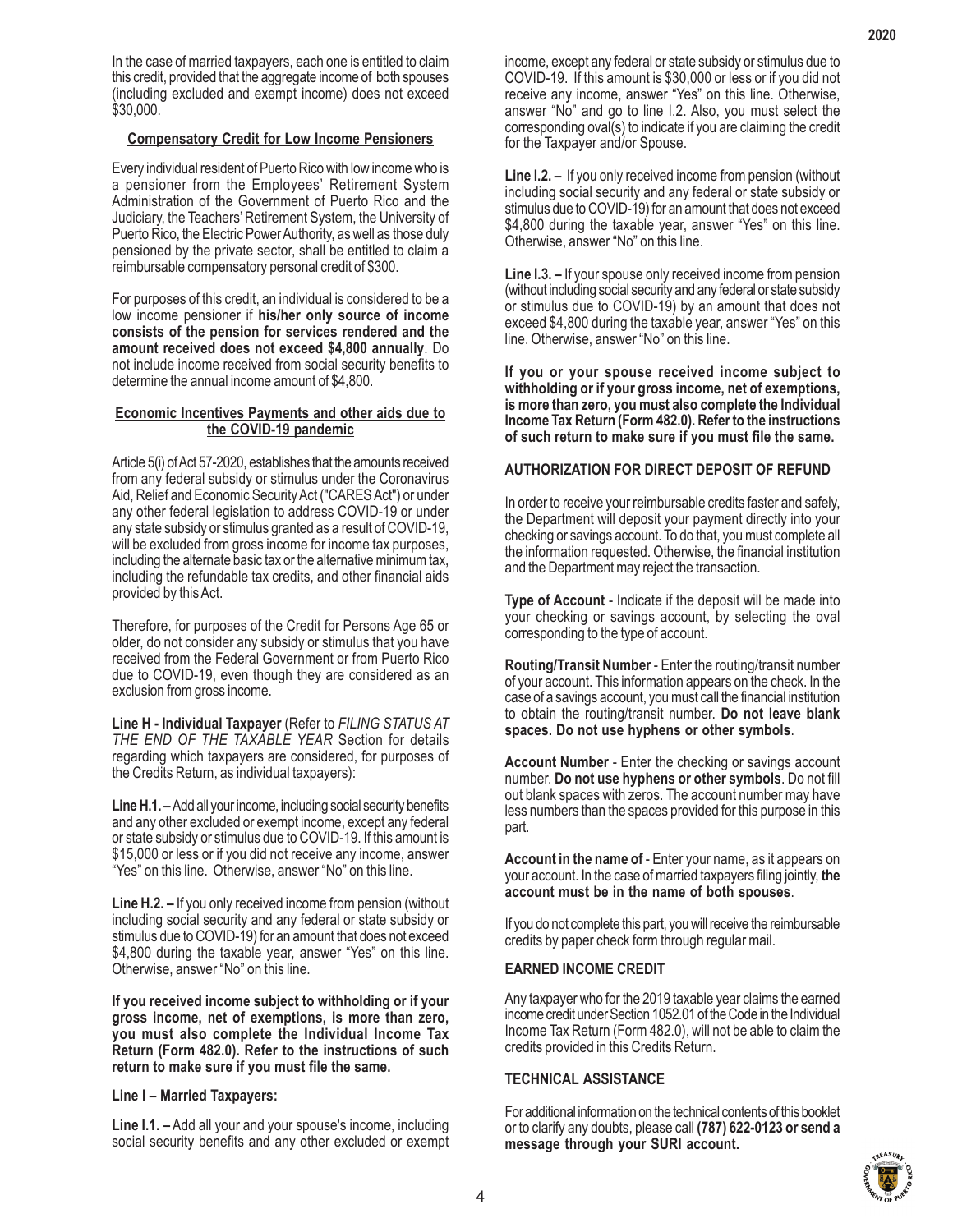#### **PAYMENTS APPLICATION**

Any payment related to the claim of the credits granted through this return will be applied against any enforceable tax liability imposed by the Code. If married and one of the spouses owes taxes, the payment of the credits will be applied to any enforceable debt.

#### **RETENTION OF PAYMENT FOR THE CONCEPT OF CHILD SUPPORT**

If you have the obligation to provide child support to your children through the Child Support Administration (ASUME, for its Spanish acronym) and you owe said child support, your payment related to the claim of the credits granted through this return may be withheld. If you understand that the withholding does not apply, you will have 10 days from the date of the notification to object the same at the ASUME office nearest to your residence.

#### **METHOD TO FILE THE RETURN**

In order to protect and safeguard the wellbeing and legitimate claim of our citizens, Form 481.10 can only be filed electronically through SURI.

#### **EVIDENCES OF THE RETURN**

Form 481.10 must be completed in **all** its parts and must be accompanied with the following evidences of the amount of income received during tax year 2020 and that at December 31, 2020, the taxpayer and his spouse, if applicable, were 65 years old or more:

- Identification that includes the date of birth, such as a driver's license, senior citizen's photo identification or any other official document that allows to determine the applicant's date of birth.
- x Social Security benefits Form SSA 1099 *Social Security Benefit Statement* (You may request it through the Internet at: www.ssa.gov or by calling 1-800-772-1213)
- Other income that have not been reported on a Withholding Statement or Informative Return in Puerto Rico.
- Any other document required by the Department.

#### **If you do not receive any type of income, you must include a negative certification from the Social Security Administration.**

Returns that are not accompanied with the corresponding evidence will not be processed.

#### **SIGNATURE OF THE RETURN**

The return will not be considered filed and will not be processed unless it is electronically signed and all necessary documents and information are submitted. In the case of married individuals filing jointly, both spouses must sign the return electronically.

#### **PAYMENTS FOR THE PREPARATION OF THE RETURN**

Indicate if payments were made for the preparation of the tax return, and make sure that the specialist signs the return and includes his/her specialist registration number. THE CODE PROVIDES CIVIL AND CRIMINAL SANCTIONS TO THOSE SPECIALISTS WHO FAIL TO SUBMIT THIS INFORMATION

#### **360° SERVICE CENTERS**

In the 360° Service Centers, besides **informing about the status of your refund**, other services are offered such as: Tax Return Filing Certifications, Return Copies, assistance for Cases of Inheritance and Donations, Individuals, Corporations or Partnerships and Professional Services Withholding Waivers.

Following are the postal address and telephone number of the Call and Correspondence Center and the location of each one of our 360° Service Centers:

- ª **"Hacienda Responde" Contact Center** Telephone: **(787) 622-0123**
- <sup> $\psi$ </sup> San Juan 360° Services Center Intendente Ramírez Building 10 Paseo Covadonga, Office 101
- <sup> $\psi$ </sup> San Juan 360° Services Center-**Representative's Center** Intendente Ramírez Building 10 Paseo Covadonga, Office 101
- ª **Aguadilla 360° Services Center** Governmental Center Muñoz Rivera Street Pueblo Ward, 1st Floor
- ª **Caguas 360° Services Center** Governmental Center, Basement Goyco Street, Acosta Corner
- ª **Arecibo 360° Services Center** Santiago Cabán Building 158 Mariano Vidal Street, 1st Floor
- ª **Mayagüez 360° Services Center** Governmental Center 50 Nenadich Street, Office 108
- <sup> $\%$ </sup> Cidra 360° Services Center City Hall Annex Building 33 Muñoz Barrios Street

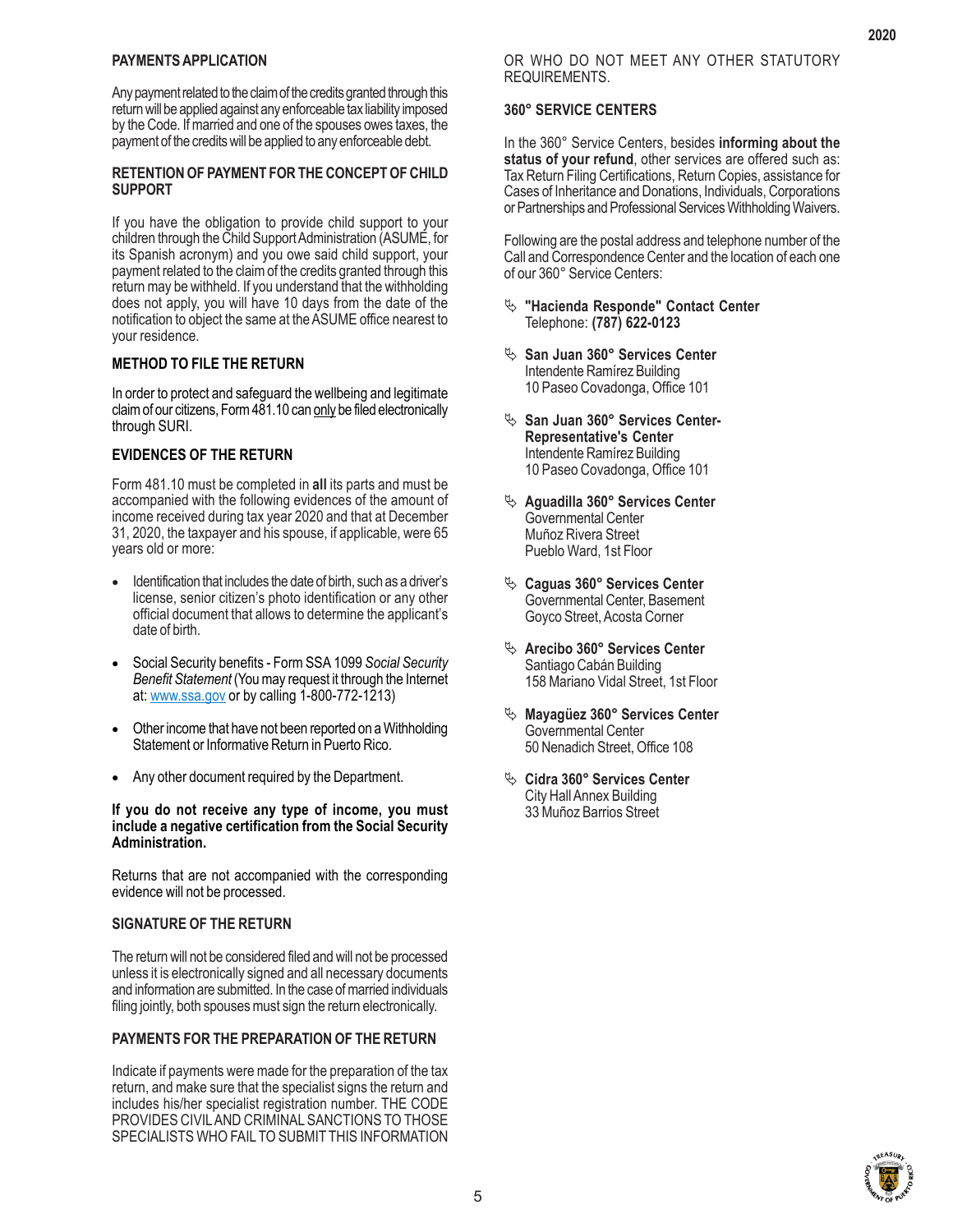

# **CREDIT FOR INDIVIDUALS RESIDENTS OF PUERTO RICO WHO ARE AGE 65 OR OLDER**

### **REQUIREMENTS TO CLAIM THE CREDIT**

You must meet each one of these requirements:

- 1. You are a resident of Puerto Rico.
- 2. You are age 65 or older as of December 31, 2020.
- 3. If you have earned income during 2020, it must not exceed \$15,000 (if you will claim the credit as an individual taxpayer) or \$30,000 (if you will claim the credit as a married taxpayer).
- 4. You cannot be claimed as a dependent by other taxpayer on the 2020 Individual Income Tax Return.
- 5. You have not claimed nor will claim on the Individual Income Tax Return (Form 482.0) the earned income credit under Section 1052.01 of the Puerto Rico Internal Revenue Code of 2011, as amended.

The term income includes the income that is generally excluded or considered exempt for income tax purposes, such as social security income, except for the benefits of the Nutritional Assistance Program (PAN, for its Spanish acronym) or other similar benefit.

## **EVIDENCES REQUIRED**

Review your information and make sure that you include the following documents with your return, as applicable, to avoid any delay in the processing of the return:

- $\Box$  Identification with date of birth showing that as of December 31, 2020, you were age 65 or older, such as a driver's license, senior citizen's photo identification, or any similar document that allows to determine your age.
- Social Security benefits Form SSA 1099 *Social Security Benefit Statement* (You may request it through the Internet at: www.ssa.gov or by calling 1-800-772-1213)
- □ Other income that have not been reported on a Withholding Statement or Informative Return in Puerto Rico.
- $\Box$  Any other document required by the Department of the Treasury.

**If you do not receive any type of income, you must include a negative certification from the Social Security Administration.**